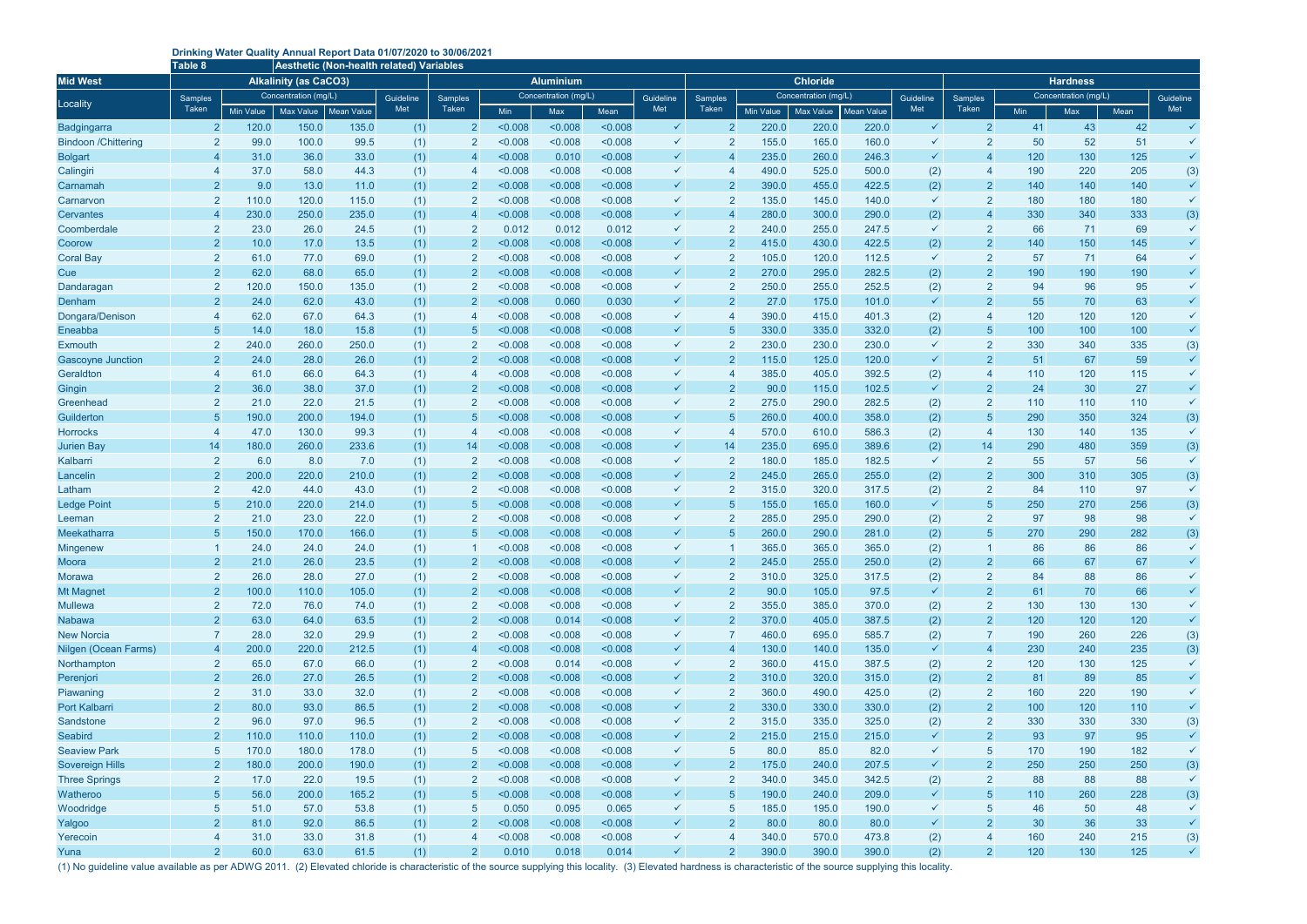## **Drinking Water Quality Annual Report Data 01/07/2020 to 30/06/2021**

|                                            | <b>Table 9</b>                   |                | Aesthetic (Non-health related) Variables |                |                              |                  |                      |                    |                    |                              |                                  |              |                  |              |                              |                 |                      |                  |                   |                              |  |  |
|--------------------------------------------|----------------------------------|----------------|------------------------------------------|----------------|------------------------------|------------------|----------------------|--------------------|--------------------|------------------------------|----------------------------------|--------------|------------------|--------------|------------------------------|-----------------|----------------------|------------------|-------------------|------------------------------|--|--|
| <b>Mid West</b><br>Locality                |                                  |                | <b>Iron</b>                              |                |                              | <b>Manganese</b> |                      |                    |                    |                              |                                  |              | pH               |              |                              |                 |                      | <b>Silicon</b>   |                   |                              |  |  |
|                                            | <b>Samples</b>                   |                | Concentration (mg/L)                     |                | Guideline                    | Samples          | Concentration (mg/L) |                    |                    | Guideline                    | <b>Samples</b>                   |              | Value (pH units) |              |                              | <b>Samples</b>  | Concentration (mg/L) |                  |                   | Guideline                    |  |  |
|                                            | Taken                            | Min            | Max                                      | Mean           | Met                          | Taken            | Min                  | <b>Max</b>         | Mean               | Met                          | Taken                            | Min          | Max              | Mean         | <b>Guideline</b><br>Met      | Taken           | <b>Min Value</b>     | <b>Max Value</b> | <b>Mean Value</b> | Met                          |  |  |
| <b>Badgingarra</b>                         | $\overline{2}$                   | 0.004          | 0.015                                    | 0.010          | $\checkmark$                 | $\overline{2}$   | 0.003                | 0.003              | 0.003              | $\checkmark$                 | $\overline{2}$                   | 7.04         | 7.36             | 7.20         | $\checkmark$                 | $\mathcal{P}$   | 44.0                 | 47.0             | 45.5              | $\checkmark$                 |  |  |
| <b>Bindoon /Chittering</b>                 | $\overline{2}$                   | 0.020          | 0.025                                    | 0.023          | $\checkmark$                 | $\overline{2}$   | < 0.002              | < 0.002            | < 0.002            | $\checkmark$                 | $\overline{2}$                   | 7.07         | 7.39             | 7.23         | ✓                            | $\overline{2}$  | 36.0                 | 38.0             | 37.0              | $\checkmark$                 |  |  |
| <b>Bolgart</b>                             | $\overline{4}$                   | 0.010          | 0.030                                    | 0.020          | $\checkmark$                 |                  | < 0.002              | < 0.002            | < 0.002            | $\checkmark$                 | $\overline{4}$                   | 6.42         | 6.92             | 6.62         | ✓                            |                 | 40.0                 | 42.0             | 41.0              | $\checkmark$                 |  |  |
| Calingiri                                  | $\overline{4}$                   | 0.025          | 0.070                                    | 0.039          | $\checkmark$                 |                  | < 0.002              | < 0.002            | < 0.002            | $\checkmark$                 | 4                                | 6.56         | 6.79             | 6.67         | ✓                            |                 | 15.0                 | 17.0             | 15.8              | $\checkmark$                 |  |  |
| Carnamah                                   | $\overline{2}$                   | 0.020          | 0.025                                    | 0.023          | $\checkmark$                 | 2                | < 0.002              | < 0.002            | < 0.002            | $\checkmark$                 | $\overline{2}$                   | 6.39         | 6.72             | 6.56         | ✓                            | $\overline{2}$  | 24.0                 | 24.0             | 24.0              | $\checkmark$                 |  |  |
| Carnarvon                                  | $\overline{2}$                   | < 0.003        | < 0.003                                  | < 0.003        | $\checkmark$                 | $\overline{2}$   | < 0.002              | < 0.002            | < 0.002            | $\checkmark$                 | $\overline{2}$                   | 7.76         | 7.99             | 7.88         | ✓                            | $\overline{2}$  | 45.0                 | 46.0             | 45.5              | $\checkmark$                 |  |  |
| <b>Cervantes</b>                           | $\overline{4}$                   | < 0.003        | 0.004                                    | < 0.003        | $\checkmark$                 |                  | < 0.002              | < 0.002            | < 0.002            | $\checkmark$                 | $\overline{4}$                   | 7.40         | 7.94             | 7.66         | ✓                            | $\overline{4}$  | 13.0                 | 14.0             | 13.5              | $\checkmark$                 |  |  |
| Coomberdale                                | $\overline{2}$                   | 0.070          | 0.080                                    | 0.075          | $\checkmark$                 | $\overline{2}$   | < 0.002              | < 0.002            | < 0.002            | $\checkmark$                 | $\overline{2}$                   | 8.19         | 8.23             | 8.21         | ✓                            | $\overline{2}$  | 22.0                 | 24.0             | 23.0              | $\checkmark$                 |  |  |
| Coorow                                     | $\overline{2}$                   | 0.015          | 0.030                                    | 0.023          | $\checkmark$                 | $\overline{2}$   | < 0.002              | < 0.002            | < 0.002            | $\checkmark$                 | $\overline{2}$                   | 6.47         | 7.23             | 6.85         | ✓                            | $\overline{2}$  | 24.0                 | 25.0             | 24.5              | $\checkmark$                 |  |  |
| <b>Coral Bay</b>                           | $\overline{2}$                   | 0.010          | 0.010                                    | 0.010          | $\checkmark$                 | $\overline{2}$   | 0.002                | 0.002              | 0.002              | $\checkmark$                 | $\overline{2}$                   | 7.21         | 7.25             | 7.23         | ✓                            | $\overline{2}$  | 1.1                  | 1.3              | 1.2               | $\checkmark$                 |  |  |
| <b>Cue</b>                                 | $\overline{2}$                   | 0.004          | 0.006                                    | 0.005          | $\checkmark$                 | $\overline{2}$   | < 0.002              | < 0.002            | < 0.002            | $\checkmark$                 | $\overline{2}$                   | 7.72         | 7.96             | 7.84         | ✓                            | $\overline{2}$  | 80.0                 | 85.0             | 82.5              | (2)                          |  |  |
| Dandaragan                                 | $\overline{2}$                   | 0.080          | 0.080                                    | 0.080          | $\checkmark$                 | $\overline{2}$   | 0.004                | 0.016              | 0.010              | ✓                            | $\overline{2}$                   | 7.26         | 7.29             | 7.28         | ✓                            | $\overline{2}$  | 41.0                 | 41.0             | 41.0              | $\checkmark$                 |  |  |
| Denham                                     | $\overline{2}$                   | 0.010          | 0.045                                    | 0.028          | $\checkmark$                 | $\overline{2}$   | < 0.002              | 0.004              | < 0.002            | $\checkmark$                 | $\overline{2}$                   | 6.82         | 8.19             | 7.51         | ✓                            | $\overline{2}$  | 0.9                  | 2.9              | 1.9               | $\checkmark$                 |  |  |
| Dongara/Denison                            | $\overline{4}$                   | 0.010          | 0.020                                    | 0.014          | $\checkmark$                 | 4                | < 0.002              | < 0.002            | < 0.002            | $\checkmark$                 | 4                                | 7.05         | 7.19             | 7.13         | ✓                            | $\overline{4}$  | 22.0                 | 24.0             | 23.0              | $\checkmark$                 |  |  |
| Eneabba                                    | -5                               | 0.015          | 0.035                                    | 0.026          | $\checkmark$                 | 5                | < 0.002              | < 0.002            | < 0.002            | $\checkmark$                 | 5                                | 6.78         | 7.22             | 7.11         | ✓                            | -5              | 43.0                 | 47.0             | 45.0              | $\checkmark$                 |  |  |
| <b>Exmouth</b>                             | $\overline{2}$                   | < 0.003        | < 0.003                                  | < 0.003        | $\checkmark$                 | $\overline{2}$   | < 0.002              | < 0.002            | < 0.002            | $\checkmark$                 | $\overline{2}$                   | 7.32         | 8.09             | 7.71         | ✓                            | $\overline{2}$  | 15.0                 | 16.0             | 15.5              | $\checkmark$                 |  |  |
| <b>Gascoyne Junction</b>                   | $\mathcal{P}$                    | 0.004          | 0.006                                    | 0.005          | $\checkmark$                 | $\overline{2}$   | < 0.002              | < 0.002            | < 0.002            | ✓                            | $\overline{2}$                   | 6.94         | 7.04             | 6.99         | ✓                            | $\overline{2}$  | 4.1                  | 4.5              | 4.3               | $\checkmark$                 |  |  |
| Geraldton                                  |                                  | 0.010          | 0.240                                    | 0.071          | $\checkmark$                 |                  | < 0.002              | 0.012              | 0.003              | $\checkmark$                 | 4                                | 6.92         | 7.55             | 7.22         | ✓                            |                 | 23.0                 | 25.0             | 24.0              | $\checkmark$                 |  |  |
| Gingin                                     | $\overline{2}$                   | 0.060          | 0.090                                    | 0.075          | $\checkmark$                 | $\overline{2}$   | < 0.002              | 0.004              | < 0.002            | $\checkmark$                 | $\overline{2}$                   | 7.24         | 7.33             | 7.29         | ✓                            | $\overline{2}$  | 27.0                 | 31.0             | 29.0              | $\checkmark$                 |  |  |
| Greenhead                                  | $\overline{2}$                   | 0.010          | 0.020                                    | 0.015          | $\checkmark$                 | $\overline{2}$   | < 0.002              | < 0.002            | < 0.002            | $\checkmark$                 | $\overline{2}$                   | 7.13         | 7.14             | 7.14         | ✓                            | $\overline{2}$  | 25.0                 | 25.0             | 25.0              |                              |  |  |
| Guilderton                                 | -5                               | < 0.003        | 0.004                                    | < 0.003        | $\checkmark$                 | 5                | < 0.002              | < 0.002            | < 0.002            | $\checkmark$                 | $\overline{5}$                   | 7.66         | 7.79             | 7.76         | ✓                            | 5               | 8.6                  | 9.3              | 9.0               | $\checkmark$                 |  |  |
| <b>Horrocks</b>                            |                                  | 0.050          | 0.070                                    | 0.063          | $\checkmark$                 |                  | 0.006                | 0.010              | 0.007              | ✓                            | $\overline{4}$                   | 6.83         | 7.52             | 7.26         | ✓                            | $\overline{4}$  | 15.0                 | 16.0             | 15.5              | $\checkmark$                 |  |  |
| <b>Jurien Bay</b>                          | 14                               | < 0.003        | 0.006                                    | < 0.003        | $\checkmark$                 | 14               | < 0.002              | < 0.002            | < 0.002            | $\checkmark$                 | 14                               | 7.37         | 8.15             | 7.67         | ✓                            | 14              | 11.0                 | 16.0             | 14.1              | $\checkmark$                 |  |  |
| Kalbarri                                   | $\overline{2}$                   | 0.015          | 0.040                                    | 0.028          | $\checkmark$                 | $\overline{2}$   | < 0.002              | < 0.002            | < 0.002            | $\checkmark$                 | $\overline{2}$                   | 6.60         | 6.95             | 6.78         | $\checkmark$                 | $\overline{2}$  | 40.0                 | 44.0             | 42.0              | $\checkmark$                 |  |  |
| Lancelin                                   |                                  | < 0.003        | 0.010                                    | 0.005          | $\checkmark$                 | 2                | < 0.002              | < 0.002            | < 0.002            | $\checkmark$                 | $\overline{2}$                   | 7.74         | 7.89             | 7.82         | $\checkmark$                 | $\overline{2}$  | 16.0                 | 16.0             | 16.0              | $\checkmark$                 |  |  |
| Latham                                     | $\overline{2}$                   | 0.020          | 0.020                                    | 0.020          | $\checkmark$                 | $\overline{2}$   | < 0.002              | < 0.002            | < 0.002            | $\checkmark$                 | $\overline{2}$                   | 9.14         | 9.31             | 9.23         | (1)                          | $\overline{2}$  | 41.0                 | 49.0             | 45.0              | $\checkmark$                 |  |  |
| <b>Ledge Point</b>                         | -5                               | < 0.003        | 0.006                                    | < 0.003        | $\checkmark$                 |                  | < 0.002              | < 0.002            | < 0.002            | $\checkmark$                 | $\overline{5}$                   | 7.72         | 7.87             | 7.82         | $\checkmark$                 | $5\overline{5}$ | 15.0                 | 16.0             | 15.4              | $\checkmark$                 |  |  |
| Leeman                                     | $\overline{2}$                   | 0.010          | 0.020                                    | 0.015          | $\checkmark$                 | $\overline{2}$   | < 0.002              | < 0.002            | < 0.002            | $\checkmark$                 | $\overline{2}$                   | 7.03         | 7.40             | 7.22         | ✓                            | $\overline{2}$  | 24.0                 | 25.0             | 24.5              | $\checkmark$                 |  |  |
| Meekatharra                                |                                  | < 0.003        | < 0.003                                  | < 0.003        | $\checkmark$                 |                  | < 0.002              | < 0.002            | < 0.002            | $\checkmark$                 | 5                                | 7.87         | 8.29             | 8.08         | ✓                            | 5               | 80.0                 | 85.0             | 81.0              | (2)                          |  |  |
| <b>Mingenew</b>                            |                                  | 0.010          | 0.010                                    | 0.010          |                              |                  | < 0.002              | < 0.002            | < 0.002            |                              |                                  | 6.97         | 6.97             | 6.97         | ✓                            |                 | 60.0                 | 60.0             | 60.0              |                              |  |  |
| Moora                                      | $\overline{2}$                   | 0.025          | 0.030                                    | 0.028          | $\checkmark$                 | $\overline{2}$   | < 0.002              | < 0.002            | < 0.002            | $\checkmark$                 | $\overline{2}$                   | 6.92         | 7.23             | 7.08         | $\checkmark$                 | $\overline{2}$  | 23.0                 | 24.0             | 23.5              |                              |  |  |
| Morawa                                     | $\overline{2}$                   | 0.010          | 0.020                                    | 0.015          | $\checkmark$                 | $\overline{2}$   | < 0.002              | < 0.002            | < 0.002            | $\checkmark$                 | $\overline{2}$                   | 6.93         | 7.21             | 7.07         | ✓                            | $\overline{2}$  | 43.0                 | 50.0             | 46.5              |                              |  |  |
| <b>Mt Magnet</b>                           | $\overline{2}$                   | < 0.003        | < 0.003                                  | < 0.003        | $\checkmark$                 | $\overline{2}$   | < 0.002              | < 0.002            | < 0.002            | $\checkmark$                 | $\overline{2}$                   | 8.02         | 8.13             | 8.08         | $\checkmark$                 | $\overline{2}$  | 75.0                 | 85.0             | 80.0              | (2)                          |  |  |
| <b>Mullewa</b>                             | $\overline{2}$                   | 0.020          | 0.045                                    | 0.033          | $\checkmark$                 | $\overline{2}$   | < 0.002              | < 0.002            | < 0.002            | $\checkmark$                 | $\overline{2}$                   | 8.06         | 8.18             | 8.12         | ✓                            | $\overline{2}$  | 22.0                 | 24.0             | 23.0              | $\checkmark$<br>$\checkmark$ |  |  |
| <b>Nabawa</b>                              | $\overline{2}$                   | 0.025          | 0.040                                    | 0.033          | $\checkmark$                 | $\overline{2}$   | 0.002                | 0.005              | 0.004              | $\checkmark$                 | $\overline{2}$                   | 7.51         | 7.76             | 7.64         | $\checkmark$                 | $\overline{2}$  | 22.0                 | 25.0             | 23.5              | $\checkmark$                 |  |  |
| <b>New Norcia</b>                          |                                  | 0.020          | 0.025<br>0.008                           | 0.023          | $\checkmark$<br>$\checkmark$ | $\overline{4}$   | < 0.002              | < 0.002<br>< 0.002 | < 0.002<br>< 0.002 | $\checkmark$<br>$\checkmark$ | $\overline{7}$<br>$\overline{4}$ | 6.29         | 6.74             | 6.48         | $\checkmark$<br>$\checkmark$ | $\overline{4}$  | 44.0                 | 48.0             | 46.3              | $\checkmark$                 |  |  |
| <b>Nilgen (Ocean Farms)</b><br>Northampton | $\overline{4}$<br>$\overline{2}$ | 0.004<br>0.025 | 0.200                                    | 0.006<br>0.113 | $\checkmark$                 | $\overline{2}$   | < 0.002<br>0.003     | 0.018              | 0.011              | $\checkmark$                 |                                  | 7.59<br>7.83 | 7.94<br>8.36     | 7.72<br>8.10 | ✓                            | $\overline{2}$  | 19.0<br>20.0         | 20.0<br>23.0     | 19.3<br>$21.5$    | $\checkmark$                 |  |  |
| Perenjori                                  | $\overline{2}$                   | 0.010          | 0.015                                    | 0.013          | $\checkmark$                 | $\overline{2}$   | < 0.002              | < 0.002            | < 0.002            | $\checkmark$                 | $\overline{2}$<br>$\overline{2}$ | 7.07         | 7.39             | 7.23         | $\checkmark$                 | $\overline{2}$  | 45.0                 | 49.0             | 47.0              | $\checkmark$                 |  |  |
| Piawaning                                  | $\overline{2}$                   | 0.020          | 0.020                                    | 0.020          | $\checkmark$                 | $\overline{2}$   | < 0.002              | < 0.002            | < 0.002            | $\checkmark$                 | $\overline{2}$                   | 6.88         | 7.09             | 6.99         | $\checkmark$                 | $\overline{2}$  | 18.0                 | 19.0             | 18.5              | $\checkmark$                 |  |  |
| <b>Port Kalbarri</b>                       | $\overline{2}$                   | 0.004          | 0.008                                    | 0.006          | $\checkmark$                 | $\overline{2}$   | < 0.002              | < 0.002            | < 0.002            | $\checkmark$                 | $\overline{7}$                   | 7.11         | 7.81             | 7.48         | $\checkmark$                 | $\overline{2}$  | 42.0                 | 46.0             | 44.0              | $\checkmark$                 |  |  |
| Sandstone                                  | $\overline{2}$                   | < 0.003        | < 0.003                                  | < 0.003        | $\checkmark$                 | $\overline{2}$   | < 0.002              | < 0.002            | < 0.002            | $\checkmark$                 | $\overline{2}$                   | 7.30         | 7.57             | 7.44         | ✓                            | $\overline{2}$  | 35.0                 | 39.0             | 37.0              | $\checkmark$                 |  |  |
| <b>Seabird</b>                             | $\overline{2}$                   | 0.035          | 0.035                                    | 0.035          | $\checkmark$                 | $\overline{2}$   | < 0.002              | < 0.002            | < 0.002            | $\checkmark$                 | $\overline{2}$                   | 7.69         | 7.75             | 7.72         | $\checkmark$                 | $\overline{2}$  | 18.0                 | 19.0             | 18.5              | $\checkmark$                 |  |  |
| <b>Seaview Park</b>                        | -5                               | < 0.003        | 0.015                                    | < 0.003        | $\checkmark$                 | 5                | < 0.002              | < 0.002            | < 0.002            | $\checkmark$                 | 5                                | 7.74         | 7.93             | 7.84         | ✓                            | $\overline{5}$  | 16.0                 | 18.0             | 17.2              | $\checkmark$                 |  |  |
| <b>Sovereign Hills</b>                     | $\overline{2}$                   | < 0.003        | < 0.003                                  | < 0.003        | $\checkmark$                 | $\overline{2}$   | < 0.002              | < 0.002            | < 0.002            | $\checkmark$                 | $\overline{2}$                   | 7.87         | 7.93             | 7.90         | $\checkmark$                 | $\overline{2}$  | 20.0                 | 21.0             | 20.5              | $\checkmark$                 |  |  |
| <b>Three Springs</b>                       | $\overline{2}$                   | 0.035          | 0.040                                    | 0.038          | $\checkmark$                 | $\overline{2}$   | 0.004                | 0.006              | 0.005              | $\checkmark$                 | $\overline{2}$                   | 7.29         | 7.37             | 7.33         | $\checkmark$                 | $\overline{2}$  | 55.0                 | 55.0             | 55.0              | $\checkmark$                 |  |  |
| Watheroo                                   | 5                                | 0.006          | 0.060                                    | 0.021          | $\checkmark$                 | $\overline{5}$   | < 0.002              | 0.010              | < 0.002            | $\checkmark$                 | $\overline{5}$                   | 7.30         | 7.64             | 7.43         | $\checkmark$                 | $5\overline{5}$ | 13.0                 | 18.0             | 14.8              | $\checkmark$                 |  |  |
| Woodridge                                  | 5                                | 0.020          | 0.050                                    | 0.035          | $\checkmark$                 | 5                | 0.005                | 0.025              | 0.010              | $\checkmark$                 | $\sqrt{5}$                       | 7.14         | 7.52             | 7.38         | ✓                            | $\overline{5}$  | 23.0                 | 26.0             | 24.6              | $\checkmark$                 |  |  |
| Yalgoo                                     | $\overline{2}$                   | < 0.003        | < 0.003                                  | < 0.003        | $\checkmark$                 | $\overline{2}$   | < 0.002              | < 0.002            | < 0.002            | $\checkmark$                 | $\overline{2}$                   | 7.56         | 7.81             | 7.69         | $\checkmark$                 | $\overline{2}$  | 80.0                 | 85.0             | 82.5              | (2)                          |  |  |
| Yerecoin                                   | $\overline{4}$                   | 0.020          | 0.060                                    | 0.036          | $\checkmark$                 | 4                | < 0.002              | < 0.002            | < 0.002            | $\checkmark$                 | $\overline{4}$                   | 6.90         | 7.30             | 7.12         | ✓                            | $\overline{4}$  | 18.0                 | 20.0             | 19.3              | $\checkmark$                 |  |  |
| Yuna                                       |                                  | 0.060          | 0.080                                    | 0.070          | $\checkmark$                 | $\overline{2}$   | 0.003                | 0.005              | 0.004              | $\checkmark$                 | $\overline{2}$                   | 7.77         | 7.90             | 7.84         | $\checkmark$                 | $\overline{2}$  | 21.0                 | 24.0             | 22.5              | $\checkmark$                 |  |  |
|                                            |                                  |                |                                          |                |                              |                  |                      |                    |                    |                              |                                  |              |                  |              |                              |                 |                      |                  |                   |                              |  |  |

(1) Latham - High pH due to long mains supplying this locality. (2) Elevated silica is characteristic of the souce supplying this locality.